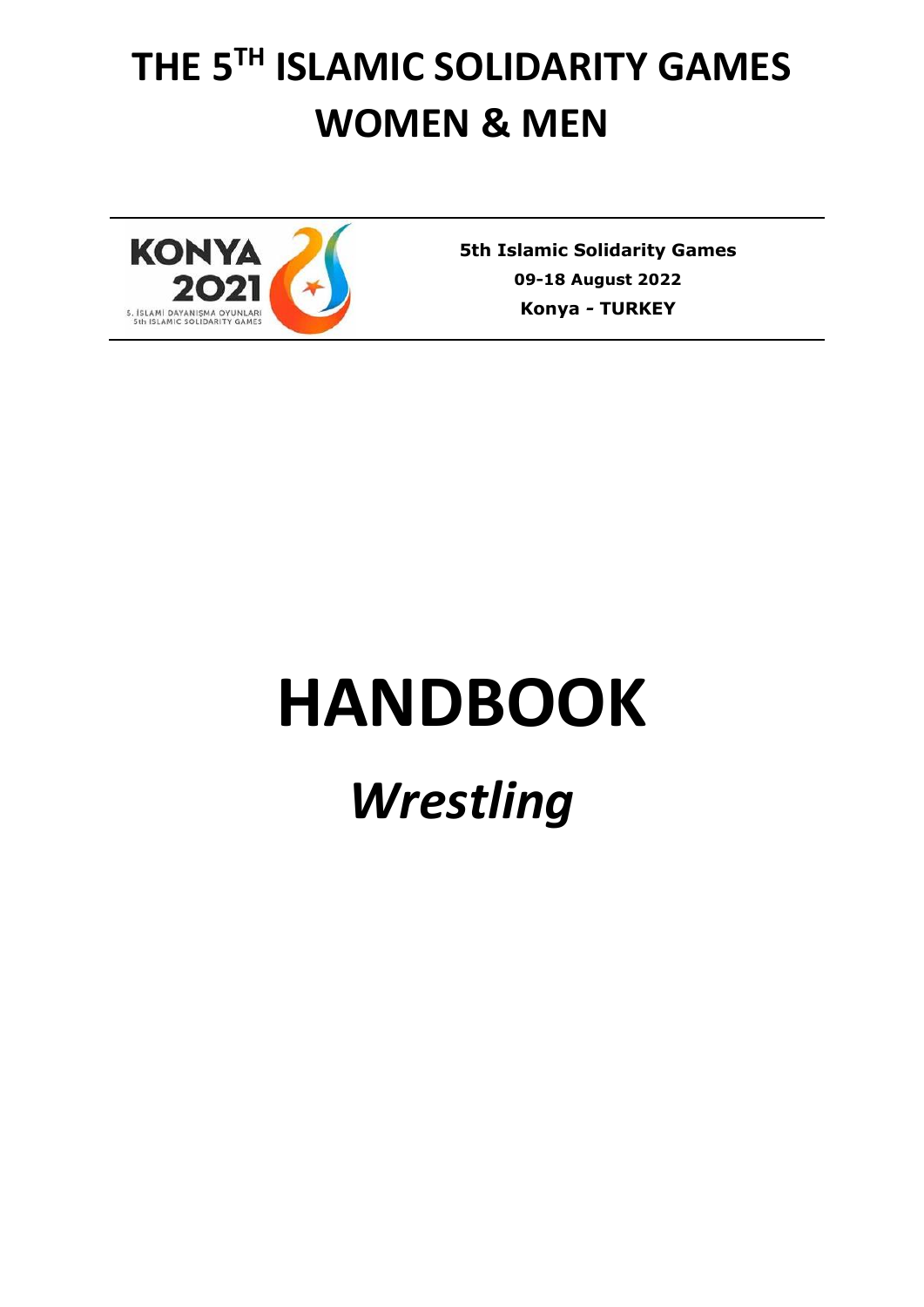## **Introduction**

| <b>Title</b>                     | <b>Sport Handbook-Wrestling</b>                                  |
|----------------------------------|------------------------------------------------------------------|
| Headnote                         | This document provides a summary of the competition              |
|                                  | requirements and technical guidelines for Wrestling competitions |
| Version                          | 1.3                                                              |
| Date of Issue                    | 10.01.2022                                                       |
| <b>Status</b>                    | <b>Final Version</b>                                             |
| <b>Document Owner</b>            | <b>Halis Yunus ERSOZ</b>                                         |
| <b>Name of Organizer</b>         | Fatih UYSAL                                                      |
| <b>Issuing Organization Name</b> | <b>TISGOC</b>                                                    |
| Category                         | Sport - Technical                                                |
| <b>Access Restrictions</b>       | <b>TISGOC UNCLASSIFIED</b>                                       |

## **Handbook Revision Review**

| <b>Version</b> | Date              | <b>Author</b>                                   | <b>Summary Flow</b>                   |
|----------------|-------------------|-------------------------------------------------|---------------------------------------|
| 1.0            |                   | 08.10.2021   Turkish Wrestling Federation       | <b>First Draft</b>                    |
| 1.1            |                   | $12.11.2021$ Sports Directorate                 | <b>General Comments and revisions</b> |
| 1.2            | 17.12.2021   ISSF |                                                 | <b>General Comments and revisions</b> |
| 1.3            |                   | 24.01.2022   International Wrestling Federation | <b>Final Version</b>                  |

## **Abbreviations and Terminology**

| <b>Title</b>                                      | Abbreviation      | <b>Notes</b> |
|---------------------------------------------------|-------------------|--------------|
| <b>Islamic Solidarity Sports Federation</b>       | <b>ISSF</b>       |              |
| <b>Turkish Islamic Games Organizing Committee</b> | <b>TISGOC</b>     |              |
| 5 <sup>th</sup> Konya Islamic Solidarity Games    | <b>KONYA 2021</b> |              |
| National Olympic Committee                        | NOC.              |              |
| United World Wrestling                            | <b>UWW</b>        |              |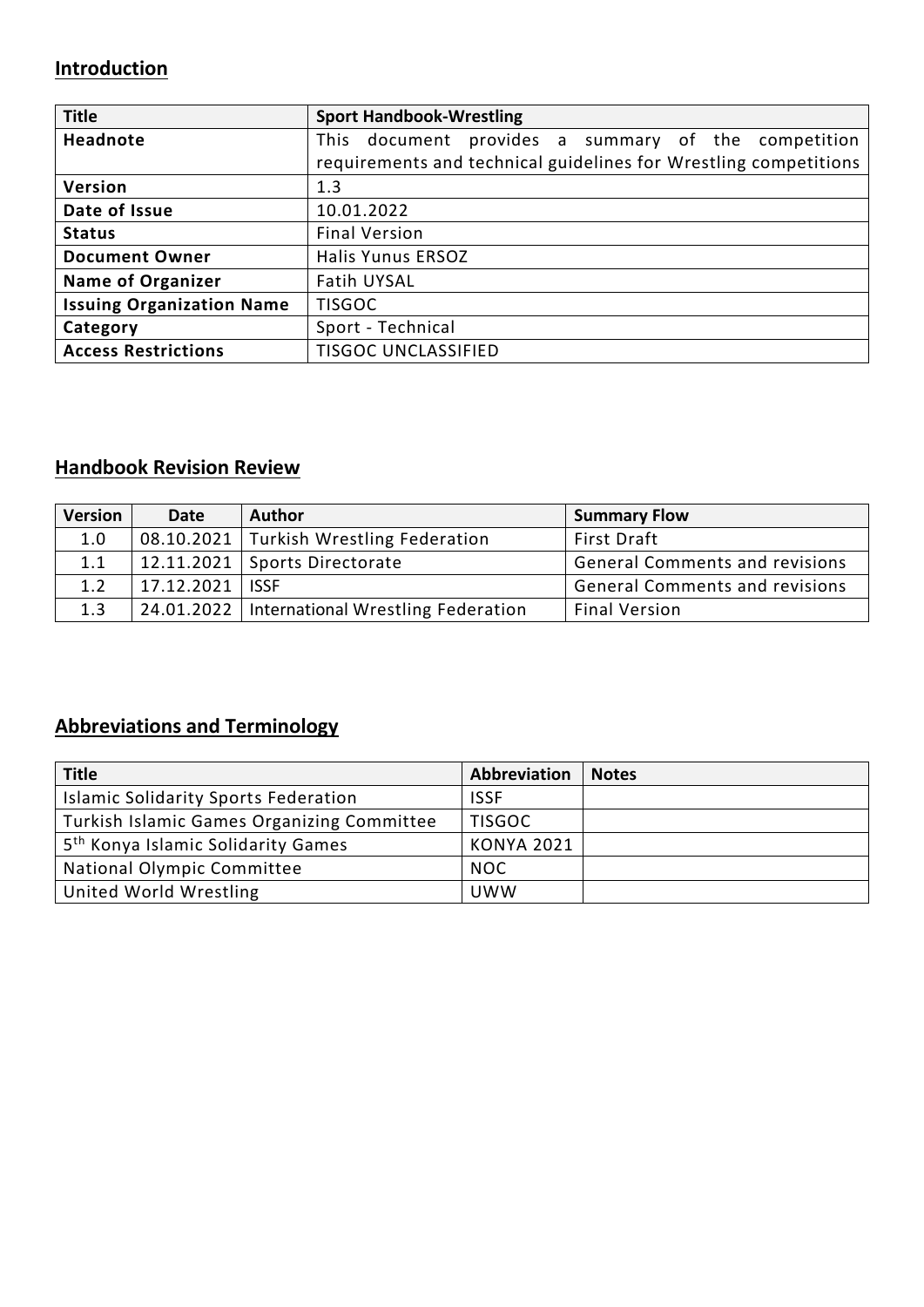# **TECHNICAL RULES**

#### **1. COMPETITION RULES AND REGULATIONS**

**1.1** The competition will be organized in accordance with the latest United World Wrestling (UWW) and Organization Rules, UWW Refereeing Rules and UWW Anti-Doping Rules.

**1.2** For technical issues, the IWUF Rules are binding. For general issues, Islamic Solidarity Games Regulations, General Rules, and this Technical Handbook should be consulted.

#### **2. COMPETITION MANAGEMENT**

**2.1** Competitions will, under the authority of the ISSF, be organized by TISGOC, in conformity with the UWW Rules and under the supervision of the Technical Committee.

**2.2** The Technical Delegation will be appointed by UWW.

**2.3** The Turkish Wrestling Federation will support the appointment of the National Technical Officials, who will be approved by the Technical Delegate.

#### **3. LOCATION AND COMPETITION SCHEDULE**

**3.1** Wrestling competitions will be organized on the period between 10—13 August 2022.

**3.2** Wrestling competitions will be held in Konya Technical University Sports Hall.

**3.3** Three (3) official mats which are approved by UWW will be used for the competitions.

**3.4** Training areas are prepared for the participating teams according to a program organized by the organizing committee and distributed to the teams participating in the games.

#### **4. TECHNICAL MEETING**

**4.1** The technical meeting will be held on 09 August 2022. The meeting will be attended by:

- -Technical Delegation
- -Organization Technical Director
- -Representatives of the Refereeing Committee and referees.
- -Two members of each participating team (Official and Coach).

**4.2** Negotiations will be according to the meeting agenda. The meeting aims at providing the necessary information on the progress of events as well as the explanations related to the implementation of the Rules of the UWW and the provision of the sport Technical Regulations.

#### **5. COMPETITION AND PARTICIPATION**

**5.1** Each National Olympic Committee (NOC) has the right to participate with a maximum of one (1) wrestler per weight category in all styles (Greco-Roman, women and freestyle). The maximum number of athletes per delegation is 30.

| <b>5.2</b> Events are as follows: |  |
|-----------------------------------|--|
|-----------------------------------|--|

| Freestyle   | 57 kg.   | 61 kg. | 65 kg.         | 70 kg.    | 74 kg.             | 79 kg.   | 86 kg.                          | 92 kg. | $\overline{97}$ kg. | 125 kg. |
|-------------|----------|--------|----------------|-----------|--------------------|----------|---------------------------------|--------|---------------------|---------|
| Women       | 50 kg.   | 53 kg. | $\vert$ 55 kg. | $157$ kg. | $\frac{1}{59}$ kg. | $62$ kg. | $\overline{65}$ kg.             | 68 kg. | 72 kg.              | 76 kg.  |
| Greco-Roman | $55$ kg. | 60 kg. | 63 kg.         | $67$ kg.  | 72 kg.             | 77 kg.   | $\overline{\phantom{1}}$ 82 kg. | 87 kg. | <sup>1</sup> 97 kg. | 130 kg. |

**5.3** All competitors must be of senior age category (born on or before 31 December 2004). The age will be verified with the wrestlers' individual passports. Wrestlers are under the entire responsibility of their National Federation.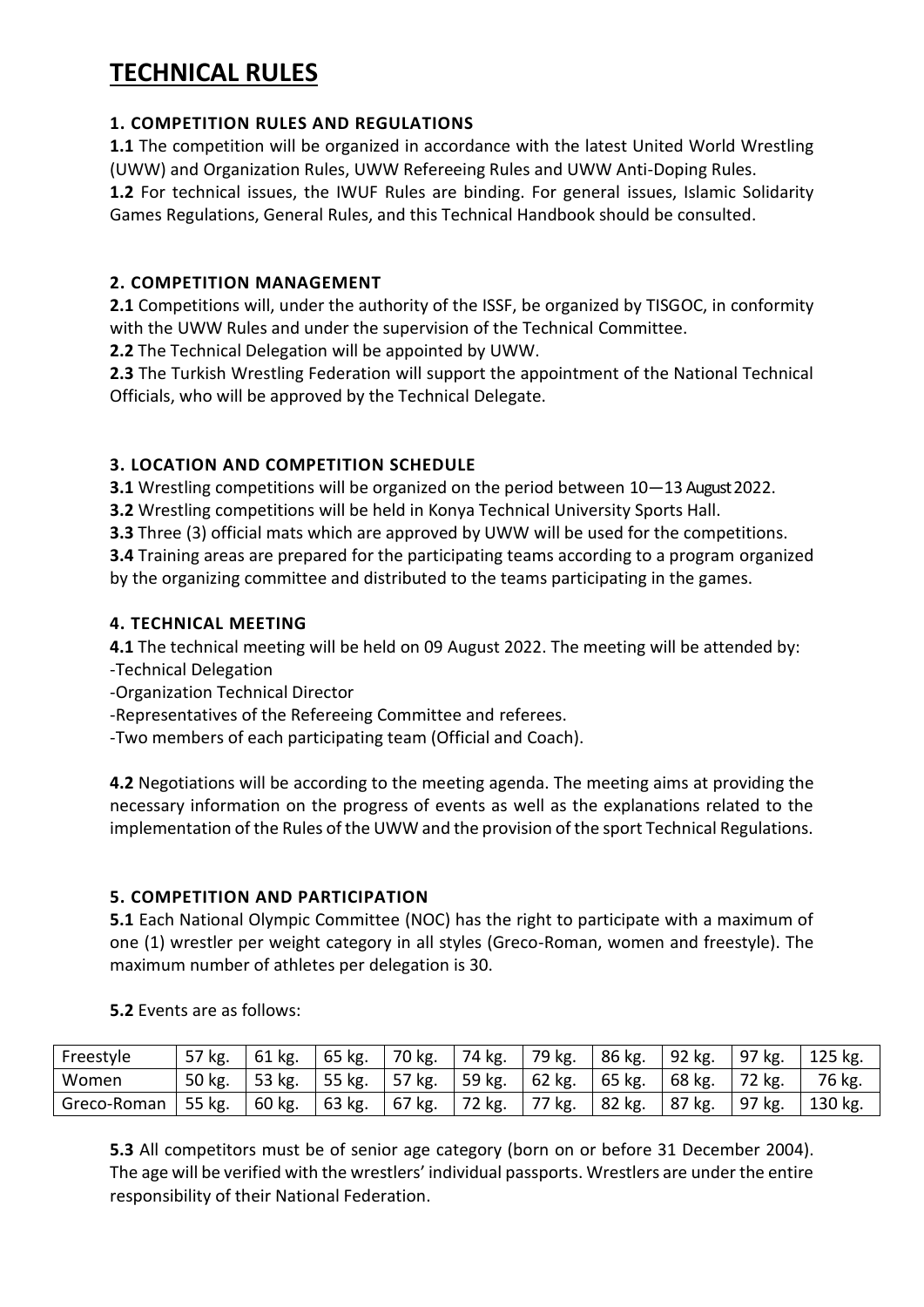**5.4** All wrestlers must be in possession of a valid license previously obtained from the UWW. **5.5** All participating countries participating in the competition with more than three (3) athletes are required to bring one (1) referee according to UWW regulations.

#### **6. COMPETITION FORMAT**

**6.1** The competitions take place by direct elimination system with an ideal number of wrestlers, i.e. 4, 8, 16, 32, 64, etc. If there is no ideal number of wrestlers in a category, qualification matches will take place. Matching is done in the order of numbers determined by the draw made by UWW.

**6.2** All wrestlers who lost against both finalists will have repechage matches. There are two separated groups of repechages: one group of wrestlers who lost against the first finalist, and another group of wrestlers who lost against the second finalist. Repechage matches start with the losing wrestlers in the first round and continue with direct elimination up to the losers in the semi-finals, to achieve the ideal score for either of the two finalists.

**6.3** The winners of the two repechage groups will be awarded a bronze medal.

**6.4** Each weight category begins and ends in a day. Each category weigh-in and medical control take place in the morning of the competition day of the relevant weight category.

**6.5** The competition takes place in the following format:

- *-* Elimination rounds
- Semi-finals
- Repechage rounds
- Finals

**6.6** In the case when there are less than 8 wrestlers in a weight category, Nordic System will be applied, and only one bronze medal will be given.

#### **7. COMPETITION SCHEDULE**

**7.1** The table below details a provisional competition schedule. The finalized schedule will be published prior to competition.

| <b>SCHEDULE</b> |             |                                                                                                |  |  |
|-----------------|-------------|------------------------------------------------------------------------------------------------|--|--|
|                 | Till 12.00  | Final entries for all teams (Freestyle, Women Greco-Roman)                                     |  |  |
| 09.08.2022      | 15.00-16.00 | Referees' Meeting                                                                              |  |  |
|                 | 17.00-18.00 | Technical meeting - all teams<br>Draw Freestyle, Women, Greco-Roman - All weight<br>categories |  |  |
|                 | 08.30-09.00 | Medical examination & Weigh-in FS $-57-65-74-86-97$ kg WW $-50-59$ kg                          |  |  |
| 10.08.2022      | 11.30-17.00 | Elimination rounds, semi-finals and repechage $FS - 57-65-74-86-97$ kg<br>$WW - 50 - 59$ kg    |  |  |